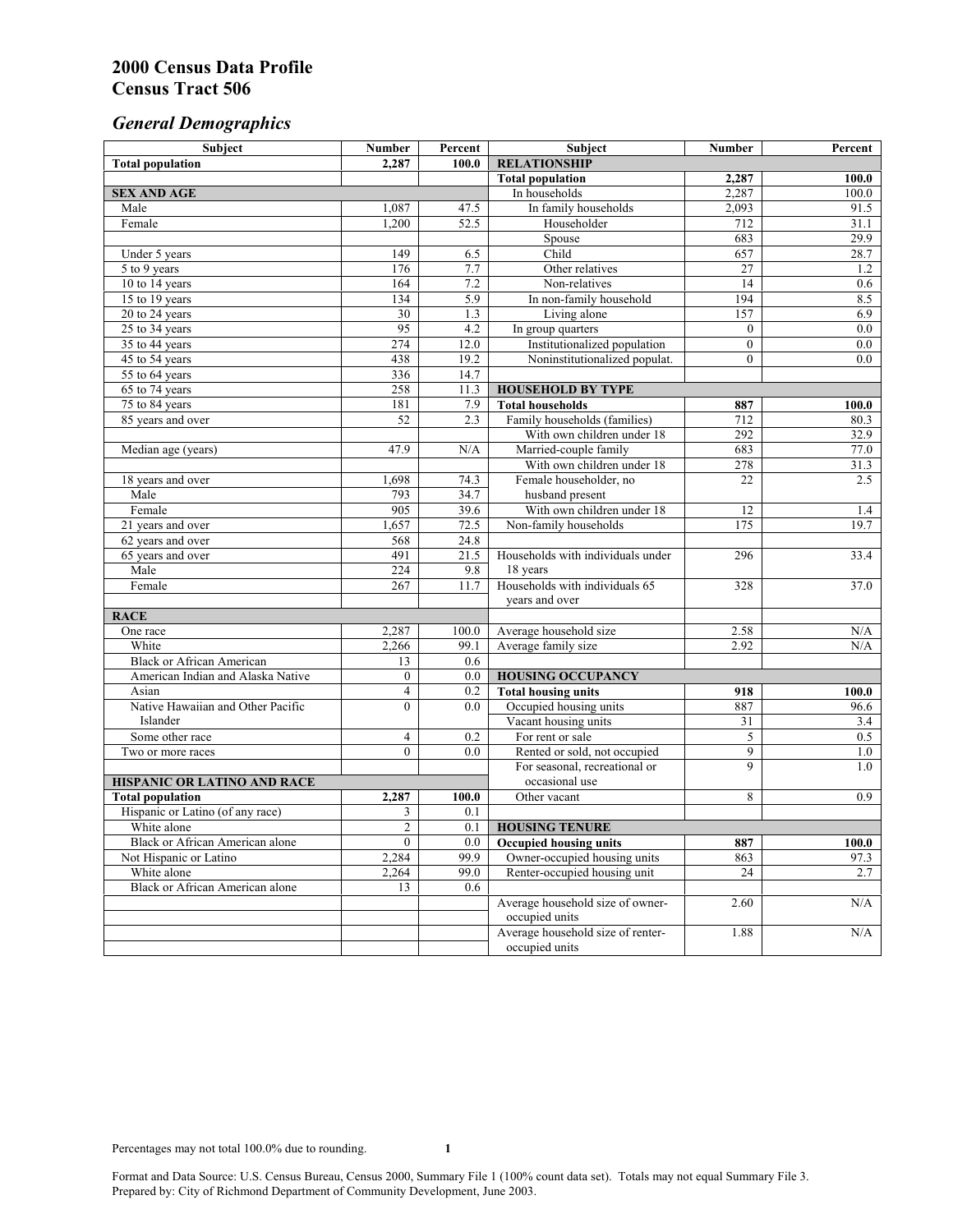## *Social Characteristics*

| <b>Subject</b>                              | <b>Number</b>            | Percent | <b>Subject</b>                         | <b>Number</b>    | Percent          |
|---------------------------------------------|--------------------------|---------|----------------------------------------|------------------|------------------|
| <b>SCHOOL ENROLLMENT</b>                    | <b>RESIDENCE IN 1995</b> |         |                                        |                  |                  |
| Population 3 years and over enrolled in     | 615                      | 100.0   | Population 5 years and over            | 2,080            | 100.0            |
| school                                      |                          |         | Same house in 1995                     | 1,386            | 66.6             |
| Nursery school, preschool                   | 75                       | 12.2    | Different house in the U.S. in         | 685              | 32.9             |
| Kindergarten                                | 54                       | 8.8     | 1995                                   |                  |                  |
| Elementary school (grades 1-8)              | 311                      | 50.6    | Same county                            | 474              | 22.8             |
| High school (grades 9-12)                   | 109                      | 17.7    | Different county                       | 211              | 10.1             |
| College or graduate school                  | 66                       | 10.7    | Same state                             | 106              | 5.1              |
|                                             |                          |         | Different state                        | 105              | 5.0              |
| EDUCATIONAL ATTAINMENT                      |                          |         | Elsewhere in 1995                      | 9                | 0.4              |
| Population 25 years and over                | 1,554                    | 100.0   |                                        |                  |                  |
| Less than 9 <sup>th</sup> grade             | 5                        | 0.3     | <b>NATIVITY AND PLACE OF BIRTH</b>     |                  |                  |
| $9th$ to $12th$ grade, no diploma           | 16                       | 1.0     | <b>Total population</b>                | 2,186            | 100.0            |
| High school graduate (includes equivalency) | 62                       | 4.0     | Native                                 | 2,154            | 98.5             |
| Some college, no degree                     | 207                      | 13.3    | Born in United States                  | 2,131            | 97.5             |
| Associate degree                            | 45                       | 2.9     | State of residence                     | 1,411            | 64.5             |
| Bachelor's degree                           | 660                      | 42.5    | Different state                        | 720              | 32.9             |
| Graduate or professional degree             | 559                      | 36.0    | <b>Born outside United States</b>      | 23               | 1.1              |
| Percent high school graduate or higher      | 98.6%                    | N/A     | Foreign born                           | 32               | 1.5              |
| Percent bachelor's degree or higher         | 78.4%                    | N/A     | Entered 1990 to March 2000             | $\mathbf{0}$     | 0.0              |
|                                             |                          |         | Naturalized citizen                    | $\overline{19}$  | $\overline{0.9}$ |
| <b>MARITAL STATUS</b>                       | Not a citizen            | 13      | 0.6                                    |                  |                  |
| Population 15 years and over                | 1.692                    | 100.0   |                                        |                  |                  |
| Never married                               | 215                      | 12.7    | <b>REGION OF BIRTH OF FOREIGN BORN</b> |                  |                  |
| Now married, not including separated        | 1,280                    | 75.7    | Total (excluding born at sea)          | 32               | 100.0            |
| Separated                                   | 5                        | 0.3     | Europe                                 | 26               | 81.3             |
| Widowed                                     | 90                       | 5.3     | Asia                                   | $\theta$         | $0.0\,$          |
| Female                                      | 84                       | 5.0     | Africa                                 | 6                | 18.8             |
| Divorced                                    | 102                      | 6.0     | Oceania                                | $\mathbf{0}$     | 0.0              |
| Female                                      | 64                       | 3.8     | Latin America                          | $\mathbf{0}$     | 0.0              |
|                                             |                          |         | Northern America                       | $\theta$         | 0.0              |
| <b>GRANDPARENTS AS CAREGIVERS</b>           |                          |         |                                        |                  |                  |
| Grandparent living in household with        | 14                       | 100.0   | <b>LANGUAGE SPOKEN AT HOME</b>         |                  |                  |
| one or more own grandchildren under 18      |                          |         | Population 5 years and over            | 2,080            | 100.0            |
| years                                       |                          |         | English only                           | 2,011            | 96.7             |
| Grandparent responsible for grandchildren   | $\theta$                 | 0.0     | Language other than English            | 69               | 3.3              |
|                                             |                          |         | Speak English less than                | 19               | 0.9              |
| <b>VETERAN STATUS</b>                       |                          |         | "very well"                            |                  |                  |
| Civilian population 18 years and over       | 1,609                    | 100.0   | Spanish                                | 20               | 1.0              |
| Civilian veterans                           | 348                      | 21.6    | Speak English less than<br>"very well" | 9                | 0.4              |
| <b>DISABILITY STATUS OF THE CIVILIAN</b>    |                          |         | Other Indo-European                    | 38               | 1.8              |
| NONINSTITUTIONALIZED POPULATION             | languages                |         |                                        |                  |                  |
| Population 5 to 20 years                    | 511                      | 100.0   | Speak English less than                | 10               | 0.5              |
| With a disability                           | 12                       | 2.3     | "very well"                            |                  |                  |
| Population 21 to 64 years                   | 1,135                    | 100.0   | Asian and Pacific Island               | 11               | 0.5              |
| With a disability                           | 47                       | 4.1     | languages                              |                  |                  |
| Percent employed                            | 63.8%                    | N/A     | Speak English less than                | $\mathbf{0}$     | 0.0              |
| No disability                               | 1,088                    | 95.9    | "very well"                            |                  |                  |
| Percent employed                            | 66.0%                    | N/A     | Other Languages                        | $\boldsymbol{0}$ | $0.0\,$          |
| Population 65 years and over                | 434                      | 100.0   | Speak English less than                | $\mathbf{0}$     | 0.0              |
| With a disability                           | 74                       | 17.1    | "very well"                            |                  |                  |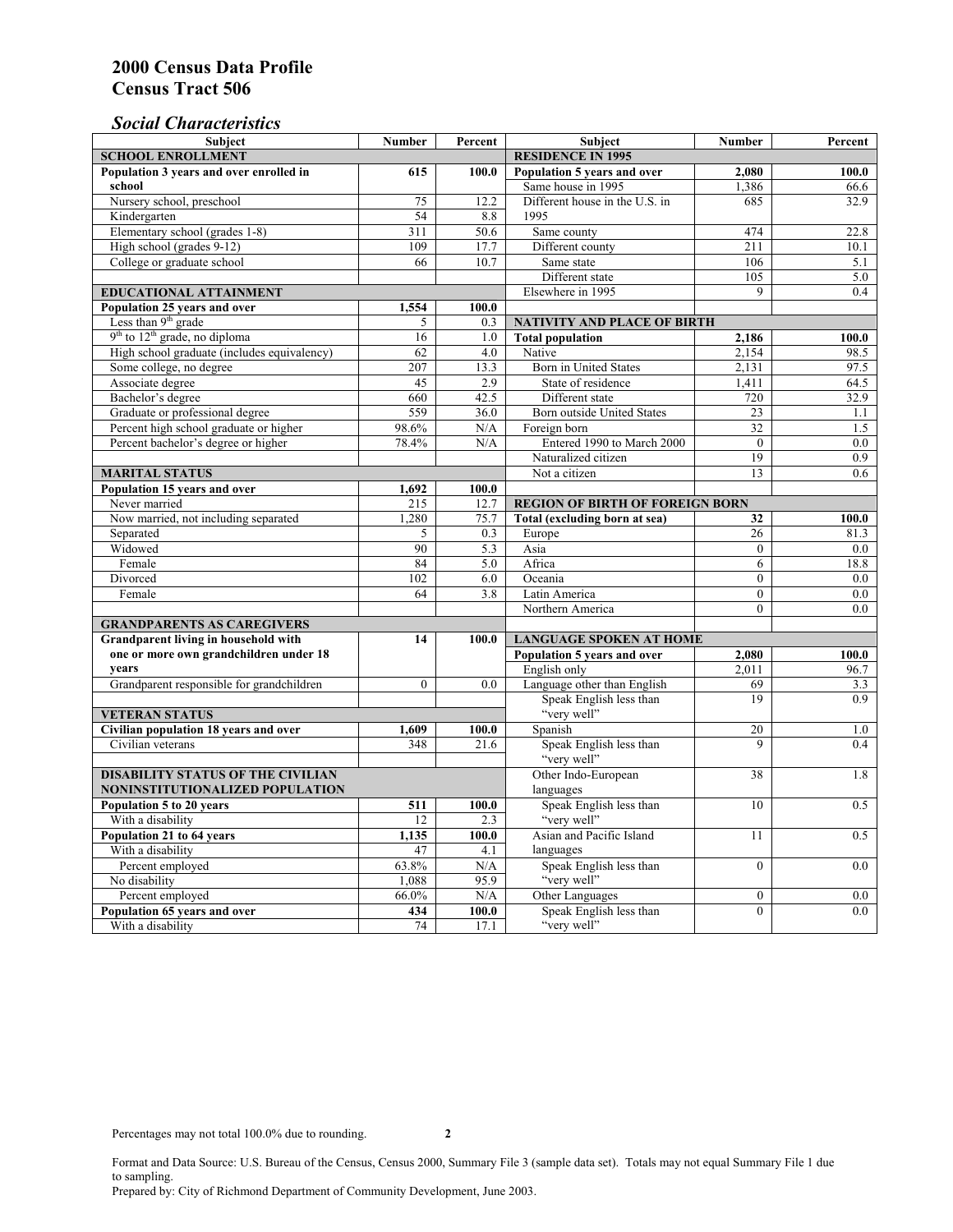## *Economic Characteristics*

| <b>Subject</b>                                     | Number           | Percent | Subject                              | Number         | Percent |
|----------------------------------------------------|------------------|---------|--------------------------------------|----------------|---------|
| <b>EMPLOYMENT STATUS</b>                           |                  |         | <b>INCOME IN 1999</b>                |                |         |
| Population 16 years and over                       | 1,652            | 100.0   | <b>Households</b>                    | 848            | 100.0   |
| In labor force                                     | 866              | 52.4    | Less than \$10,000                   | 19             | 2.2     |
| Civilian labor force                               | 866              | 52.4    | \$10,000 to \$14,999                 | $\overline{7}$ | 0.8     |
| Employed                                           | 861              | 52.1    | \$15,000 to \$24,999                 | 31             | 3.7     |
| Unemployed                                         | 5                | 0.3     | \$25,000 to \$34,999                 | 21             | 2.5     |
| Percent of civilian labor force                    | $0.6\%$          | N/A     | \$35,000 to \$49,999                 | 42             | 5.0     |
| Armed Forces                                       | $\mathbf{0}$     | 0.0     | \$50,000 to \$74,999                 | 14             | 1.7     |
| Not in labor force                                 | 786              | 47.6    | \$75,000 to \$99,999                 | 93             | 11.0    |
| Females 16 years and over                          | 852              | 100.0   | \$100,000 to \$149,999               | 160            | 18.9    |
| In labor force                                     | 273              | 32.0    | \$150,000 to \$199,999               | 80             | 9.4     |
| Civilian labor force                               | 273              | 32.0    | \$200,000 or more                    | 381            | 44.9    |
| Employed                                           | 268              | 31.5    | Median household income (dollars)    | 163,284        | N/A     |
| Own children under 6 years                         | 154              | 100.0   |                                      |                |         |
| All parents in family in labor force               | 56               | 36.4    | With earnings                        | 680            | 80.2    |
|                                                    |                  |         | Mean earnings (dollars)              | 194,835        | N/A     |
| <b>COMMUTING TO WORK</b>                           |                  |         | With Social Security income          | 263            | 31.0    |
| Workers 16 years and over                          | 845              | 100.0   | Mean Social Security income          | 16,379         | N/A     |
| Car, truck, or van – drove alone                   | 809              | 95.7    | (dollars)                            |                |         |
| Car, truck, or van - carpooled                     | 22               | 2.6     | With Supplemental Security income    | 7              | 0.8     |
| Public transportation (including taxicab)          | $\mathbf{0}$     | 0.0     | Mean Supplemental Security           | 7,714          | N/A     |
| Walked                                             | $\boldsymbol{0}$ | 0.0     | income (dollars)                     |                |         |
| Other means                                        | $\boldsymbol{0}$ | 0.0     | With public assistance income        | 8              | 0.9     |
| Worked at home                                     | 14               | 1.7     | Mean public assistance income        | 4,125          | N/A     |
|                                                    |                  |         | (dollars)                            |                |         |
| Mean travel time to work (minutes)                 | 14.2             | N/A     |                                      |                |         |
|                                                    |                  |         | With retirement income (dollars)     | 136            | 16.0    |
| Employed civilian population 16 years and over     | 861              | 100.0   | Mean retirement income (dollars)     | 82,516         | N/A     |
| <b>OCCUPATION</b>                                  |                  |         |                                      |                |         |
| Management, professional, and related occupations  | 557              | 64.7    | <b>Families</b>                      | 672            | 100.0   |
| Service occupations                                | 18               | 2.1     | Less than \$10,000                   | $\mathbf{0}$   | $0.0\,$ |
| Sales and office occupations                       | 232              | 26.9    | \$10,000 to \$14,999                 | $\overline{7}$ | 1.0     |
| Farming, fishing, and forestry occupations         | $\boldsymbol{0}$ | 0.0     | \$15,000 to \$24,999                 | 13             | 1.9     |
| Construction, extraction, and maintenance          | 38               | 4.4     | \$25,000 to \$34,999                 | 14             | 2.1     |
| occupations                                        |                  |         | \$35,000 to \$49,999                 | 28             | 4.2     |
| Production, transportation, and material moving    | 16               | 1.9     | \$50,000 to \$74,999                 | $\tau$         | 1.0     |
| occupations                                        |                  |         | \$75,000 to \$99,999                 | 77             | 11.5    |
|                                                    |                  |         | \$100,000 to \$149,999               | 135            | 20.1    |
| <b>INDUSTRY</b>                                    |                  |         | \$150,000 to \$199,999               | 49             | 7.3     |
| Agriculture, forestry, fishing and hunting, and    | $\boldsymbol{0}$ | 0.0     | \$200,000 or more                    | 342            | 50.9    |
| mining                                             |                  |         | Median family income (dollars)       | 200,001        | N/A     |
| Construction                                       | 42               | 4.9     |                                      |                |         |
| Manufacturing                                      | 56               | 6.5     | Per capita income (dollars)          | 92,431         | N/A     |
| Wholesale trade                                    | 40               | 4.6     | <b>Median earnings (dollars)</b>     |                |         |
| Retail trade                                       | 59               | 6.9     | Male full-time, year-round workers   | 100.001        | N/A     |
| Transportation and warehousing, and utilities      | 20               | 2.3     | Female full-time, year-round workers | 67,679         | N/A     |
| Information                                        | 28               | 3.3     |                                      | Number         | Percent |
| Finance, insurance, real estate, and rental and    | 249              | 28.9    |                                      | below          | below   |
| leasing                                            |                  |         |                                      | poverty        | poverty |
| Professional, scientific, management,              | 168              | 19.5    | Subject                              | level          | level   |
| administrative, and waste management services      |                  |         | <b>POVERTY STATUS IN 1999</b>        |                |         |
| Educational, health and social services            | 113              | 13.1    | <b>Families</b>                      | 7              | 1.0     |
| Arts, entertainment, recreation, accommodation and | 26               | 3.0     | With related children under 18 years | $\overline{0}$ | $0.0\,$ |
| food services                                      |                  |         | With related children under 5 years  | $\mathbf{0}$   | $0.0\,$ |
| Other services (except public administration)      | 14               | 1.6     | Families with female householder, no | $\bf{0}$       | 0.0     |
| Public Administration                              | 46               | 5.3     | husband present                      |                |         |
|                                                    |                  |         | With related children under 18 years | $\overline{0}$ | $0.0\,$ |
| <b>CLASS OF WORKER</b>                             |                  |         | With related children under 5 years  | $\overline{0}$ | $0.0\,$ |
| Private wage and salary workers                    | 720              | 83.6    | Individuals                          | 26             | 1.2     |
| Government workers                                 | 73               | 8.5     | 18 years and over                    | 26             | 1.6     |
| Self-employed workers in own not incorporated      | 60               | 7.0     | 65 years and over                    | 6              | 1.4     |
| business                                           |                  |         | Related children under 18 years      | $\overline{0}$ | $0.0\,$ |
| Unpaid family workers                              | 8                | 0.9     | Related children 5 to 17 years       | $\overline{0}$ | 0.0     |
|                                                    |                  |         | Unrelated individuals 15 years and   | 12             | 5.5     |
|                                                    |                  |         | over                                 |                |         |
|                                                    |                  |         |                                      |                |         |

Percentages may not total 100.0% due to rounding. **3** 

Format and Data Source: U.S. Bureau of the Census, Census 2000, Summary File 3 (sample data set). Totals may not equal Summary File 1 due to sampling.

Prepared by: City of Richmond Department of Community Development, June 2003.